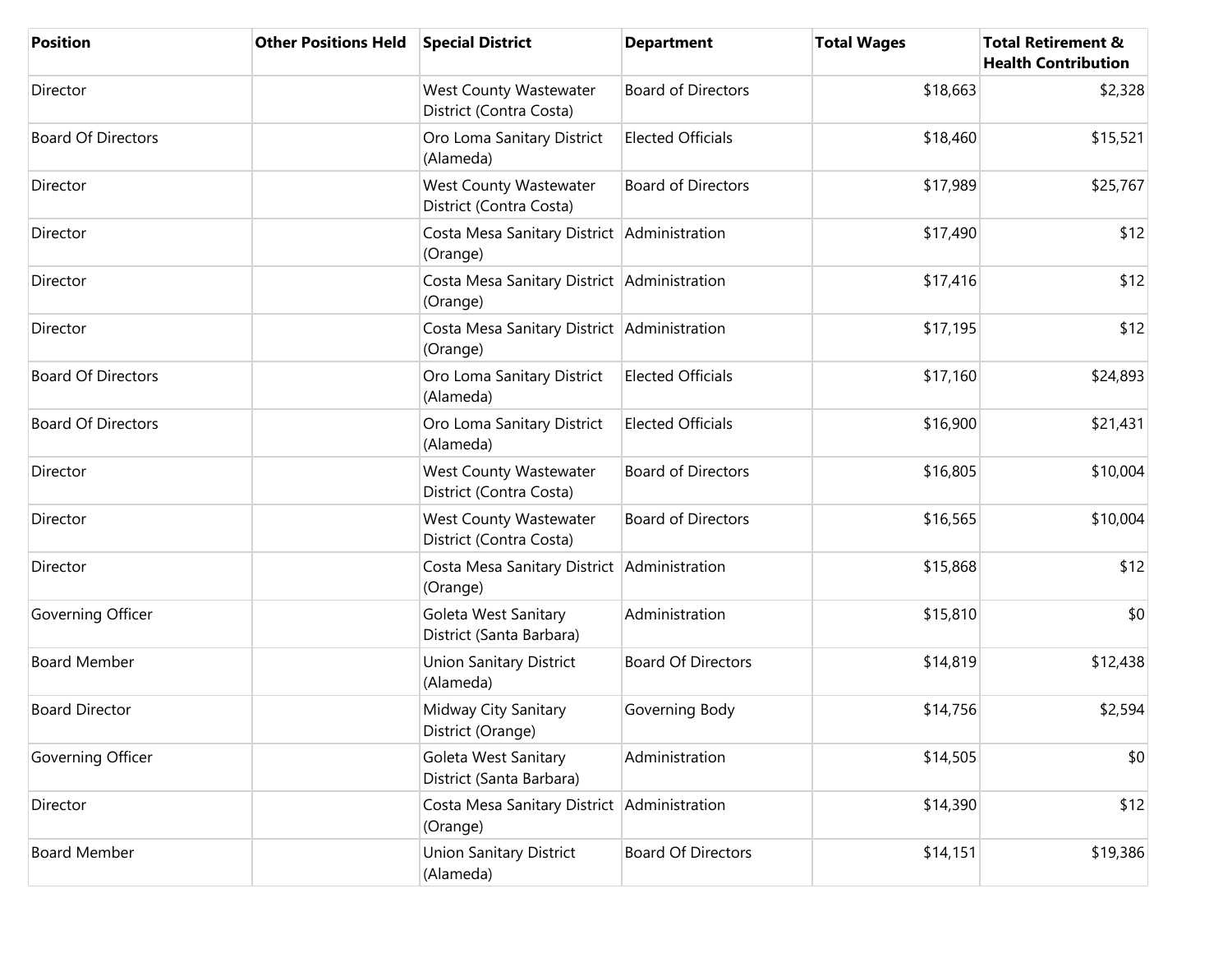| <b>Board Director</b>     | Midway City Sanitary<br>District (Orange)                   | Governing Body            | \$13,979 | \$2,090  |
|---------------------------|-------------------------------------------------------------|---------------------------|----------|----------|
| <b>Board Member</b>       | Union Sanitary District<br>(Alameda)                        | <b>Board Of Directors</b> | \$13,407 | \$9,861  |
| <b>Board Director</b>     | Midway City Sanitary<br>District (Orange)                   | Governing Body            | \$13,357 | \$17,100 |
| <b>Board Member</b>       | <b>Union Sanitary District</b><br>(Alameda)                 | <b>Board Of Directors</b> | \$12,919 | \$10,589 |
| <b>Board Director</b>     | Midway City Sanitary<br>District (Orange)                   | Governing Body            | \$12,419 | \$17,100 |
| <b>Board Member</b>       | Ross Valley Sanitary District                               | <b>Board Member</b>       | \$12,303 | \$0      |
| Board Of Director         | Las Gallinas Valley Sanitary<br>District (Marin)            | Board                     | \$12,130 | \$2,400  |
| <b>Board Member</b>       | Central Contra Costa<br>Sanitary District (Contra<br>Costa) | Administration            | \$11,840 | \$13,653 |
| <b>Board Member</b>       | Central Contra Costa<br>Sanitary District (Contra<br>Costa) | Administration            | \$11,840 | \$0      |
| <b>Board Of Director</b>  | Las Gallinas Valley Sanitary<br>District (Marin)            | Board                     | \$11,624 | \$2,400  |
| Board Of Director         | Las Gallinas Valley Sanitary<br>District (Marin)            | Board                     | \$11,624 | \$0      |
| <b>Board Of Directors</b> | Oro Loma Sanitary District<br>(Alameda)                     | <b>Elected Officials</b>  | \$11,440 | \$12,183 |
| <b>Elected Official</b>   | Castro Valley Sanitary<br>District (Alameda)                | <b>Board Member</b>       | \$11,400 | \$0      |
| <b>Board Member</b>       | Ross Valley Sanitary District                               | <b>Board Member</b>       | \$10,839 | \$0      |
| <b>Board Member</b>       | Ross Valley Sanitary District   Board Member                |                           | \$10,767 | \$0      |
| <b>Board Of Directors</b> | Oro Loma Sanitary District<br>(Alameda)                     | <b>Elected Officials</b>  | \$10,660 | \$14,477 |
| Board Of Director         | Las Gallinas Valley Sanitary<br>District (Marin)            | Board                     | \$10,613 | \$2,400  |
| Governing Officer         | Goleta West Sanitary<br>District (Santa Barbara)            | Administration            | \$10,545 | \$0      |
| <b>Board Member</b>       | Ross Valley Sanitary District                               | Board Member              | \$10,268 | \$0      |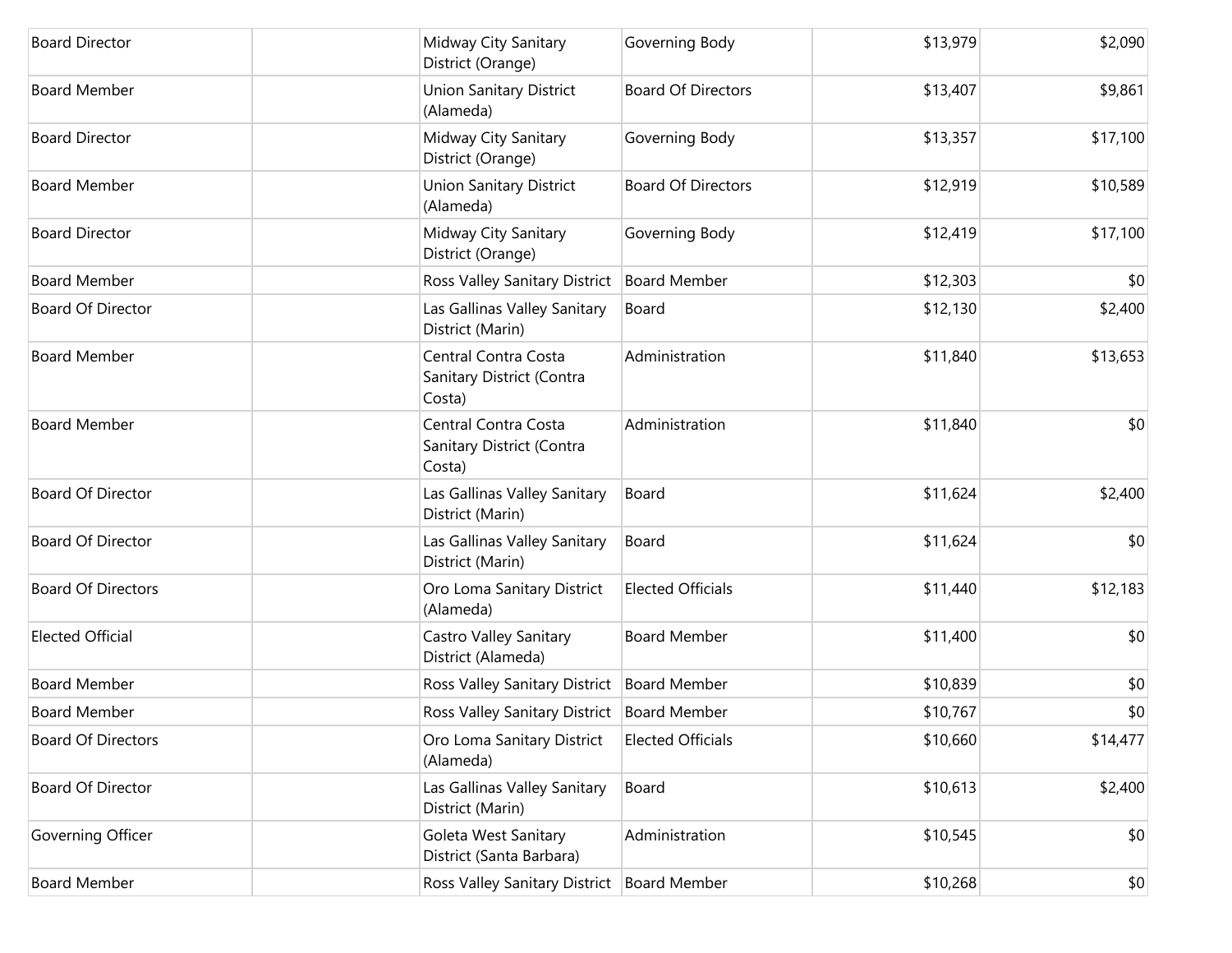| <b>Publicly Elected Director</b> | Ironhouse Sanitary District<br>(Contra Costa)               | <b>Board Member</b>             | \$10,200 | \$1,256  |
|----------------------------------|-------------------------------------------------------------|---------------------------------|----------|----------|
| <b>Board Member</b>              | Central Contra Costa<br>Sanitary District (Contra<br>Costa) | Administration                  | \$9,620  | \$39,553 |
| <b>Board Director</b>            | Midway City Sanitary<br>District (Orange)                   | Governing Body                  | \$9,353  | \$15,922 |
| Governing Officer                | Goleta West Sanitary<br>District (Santa Barbara)            | Administration                  | \$9,225  | \$0      |
| <b>Board Member</b>              | <b>West Bay Sanitary District</b><br>(San Mateo)            | <b>Board Member</b>             | \$9,024  | \$0      |
| Director                         | Goleta Sanitary District<br>(Santa Barbara)                 | Board                           | \$9,022  | \$0      |
| <b>Board Member</b>              | Ross Valley Sanitary District                               | <b>Board Member</b>             | \$8,884  | \$0      |
| <b>Board Of Director</b>         | Las Gallinas Valley Sanitary<br>District (Marin)            | Board                           | \$8,845  | \$2,400  |
| <b>Elected Official</b>          | Castro Valley Sanitary<br>District (Alameda)                | <b>Board Member</b>             | \$8,400  | \$0      |
| Publicly Elected Director        | Ironhouse Sanitary District<br>(Contra Costa)               | <b>Board Member</b>             | \$8,160  | \$21,709 |
| <b>Board President</b>           | <b>West Bay Sanitary District</b><br>(San Mateo)            | <b>Board Member</b>             | \$7,896  | \$0      |
| <b>Board Member</b>              | Novato Sanitary District<br>(Marin)                         | Administration &<br>Engineering | \$7,875  | \$2,517  |
| <b>Elected Official</b>          | Castro Valley Sanitary<br>District (Alameda)                | <b>Board Member</b>             | \$7,800  | \$0      |
| Director                         | Mountain View Sanitary<br>District (Contra Costa)           | <b>Board Member</b>             | \$7,707  | \$17,147 |
| <b>Elected Official</b>          | Castro Valley Sanitary<br>District (Alameda)                | <b>Board Member</b>             | \$7,600  | \$0      |
| <b>Board Member</b>              | Central Contra Costa<br>Sanitary District (Contra<br>Costa) | Administration                  | \$7,585  | \$1,741  |
| Director                         | Goleta Sanitary District<br>(Santa Barbara)                 | Board                           | \$7,344  | \$0      |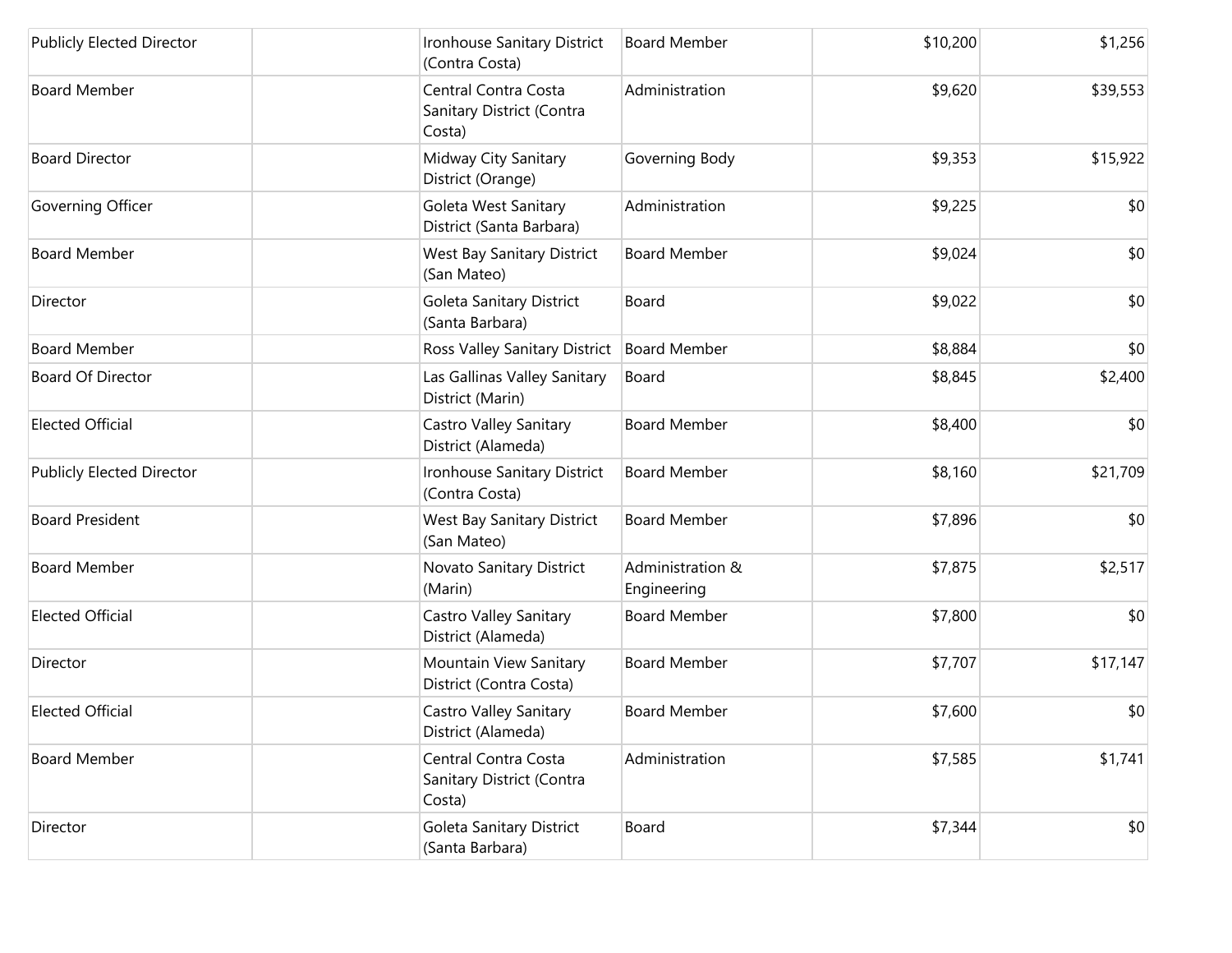| <b>Board Member</b>              | Central Contra Costa<br>Sanitary District (Contra<br>Costa) | Administration                  | \$7,215 | \$1,741  |
|----------------------------------|-------------------------------------------------------------|---------------------------------|---------|----------|
| <b>Elected Official</b>          | Castro Valley Sanitary<br>District (Alameda)                | <b>Board Member</b>             | \$7,200 | \$0      |
| Director                         | <b>Truckee Sanitary District</b><br>(Nevada)                | <b>Board Member</b>             | \$7,185 | \$9,581  |
| Director                         | Goleta Sanitary District<br>(Santa Barbara)                 | Board                           | \$7,134 | \$0      |
| <b>Board Member</b>              | <b>Union Sanitary District</b><br>(Alameda)                 | <b>Board Of Directors</b>       | \$7,064 | \$2,599  |
| Director                         | West County Wastewater<br>District (Contra Costa)           | <b>Board of Directors</b>       | \$7,057 | \$11,156 |
| <b>Board Member</b>              | Novato Sanitary District<br>(Marin)                         | Administration &<br>Engineering | \$6,975 | \$0      |
| <b>Board Member</b>              | Novato Sanitary District<br>(Marin)                         | Administration &<br>Engineering | \$6,975 | \$1,280  |
| <b>Publicly Elected Director</b> | Ironhouse Sanitary District<br>(Contra Costa)               | <b>Board Member</b>             | \$6,970 | \$10,792 |
| <b>Publicly Elected Director</b> | Ironhouse Sanitary District<br>(Contra Costa)               | <b>Board Member</b>             | \$6,970 | \$9,909  |
| Director                         | Goleta Sanitary District<br>(Santa Barbara)                 | Board                           | \$6,924 | \$0      |
| <b>Board Member</b>              | <b>West Bay Sanitary District</b><br>(San Mateo)            | <b>Board Member</b>             | \$6,768 | \$0      |
| <b>Board Member</b>              | West Bay Sanitary District<br>(San Mateo)                   | <b>Board Member</b>             | \$6,751 | \$0      |
| Director                         | <b>Cupertino Sanitary District</b><br>(Santa Clara)         | Sanitary District               | \$6,699 | \$0      |
| Director                         | Sausalito-Marin City<br>Sanitary (Marin)                    | <b>Board of Directors</b>       | \$6,560 | \$0      |
| <b>Board Member</b>              | Novato Sanitary District<br>(Marin)                         | Administration &<br>Engineering | \$6,525 | \$2,517  |
| Director                         | West County Wastewater<br>District (Contra Costa)           | <b>Board of Directors</b>       | \$6,474 | \$6,230  |
| Director                         | <b>Cupertino Sanitary District</b><br>(Santa Clara)         | Sanitary District               | \$6,468 | \$0      |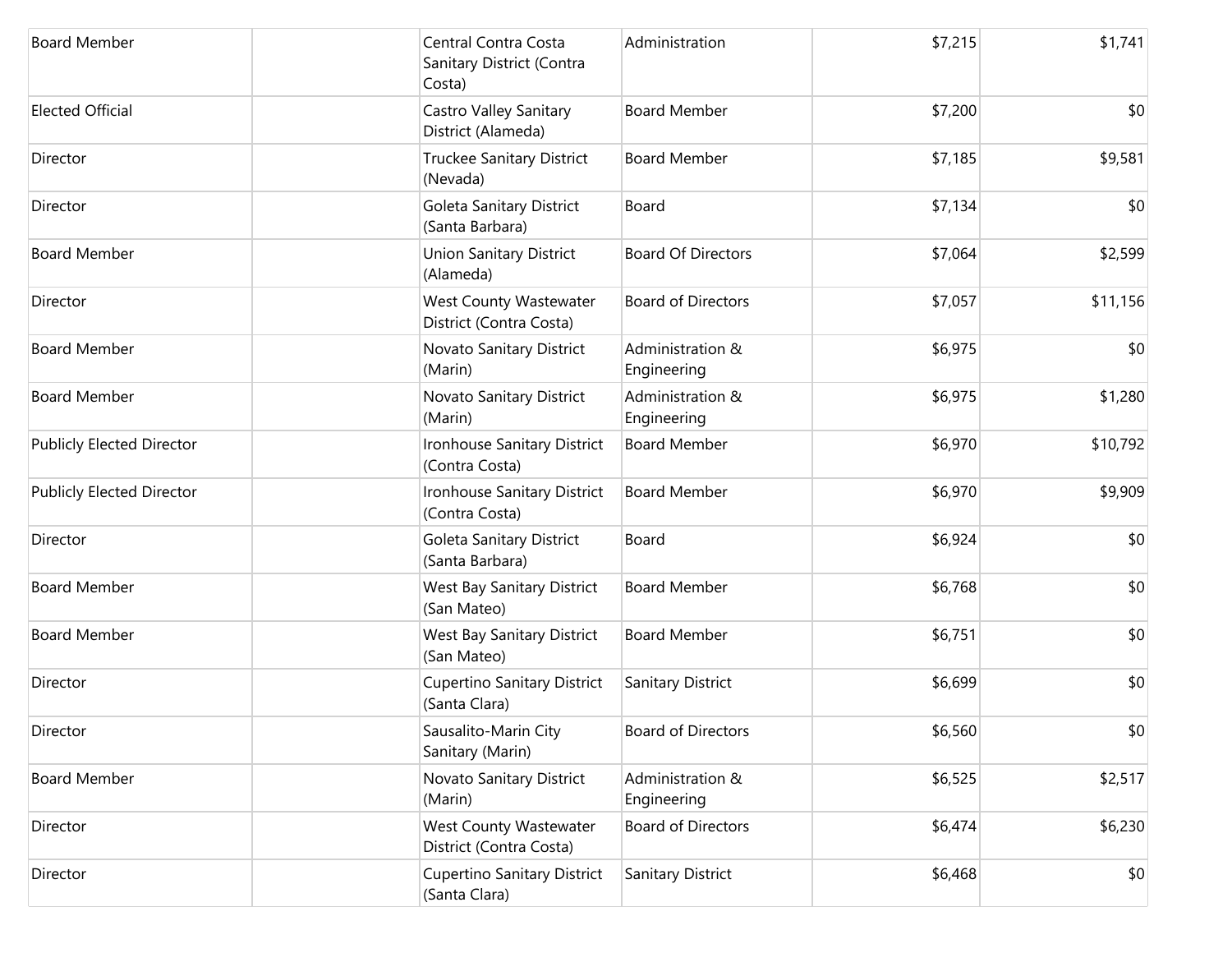| Director               | Sausalito-Marin City<br>Sanitary (Marin)            | <b>Board of Directors</b>       | \$6,400 | \$0      |
|------------------------|-----------------------------------------------------|---------------------------------|---------|----------|
| Governing Officer      | Goleta West Sanitary<br>District (Santa Barbara)    | Administration                  | \$6,365 | \$0      |
| Director               | Truckee Sanitary District<br>(Nevada)               | <b>Board Member</b>             | \$6,245 | \$18,893 |
| Director               | Cupertino Sanitary District<br>(Santa Clara)        | Sanitary District               | \$6,237 | \$0      |
| Director               | Mountain View Sanitary<br>District (Contra Costa)   | <b>Board Member</b>             | \$6,212 | \$0      |
| Director               | Sausalito-Marin City<br>Sanitary (Marin)            | <b>Board of Directors</b>       | \$6,080 | \$0      |
| Director               | Mountain View Sanitary<br>District (Contra Costa)   | <b>Board Member</b>             | \$5,802 | \$0      |
| Director               | Cupertino Sanitary District<br>(Santa Clara)        | Sanitary District               | \$5,775 | \$0      |
| Director               | Cupertino Sanitary District<br>(Santa Clara)        | Sanitary District               | \$5,775 | \$0      |
| Director               | Montecito Sanitary District<br>(Santa Barbara)      | <b>Board Member</b>             | \$5,490 | \$0      |
| Director               | Sausalito-Marin City<br>Sanitary (Marin)            | <b>Board of Directors</b>       | \$5,120 | \$0      |
| <b>Board Member</b>    | Ojai Valley Sanitary District<br>(Ventura)          | Administration                  | \$5,075 | \$0      |
| <b>Board Member</b>    | Novato Sanitary District<br>(Marin)                 | Administration &<br>Engineering | \$4,950 | \$849    |
| Director               | Sausalito-Marin City<br>Sanitary (Marin)            | <b>Board of Directors</b>       | \$4,800 | \$0      |
| Director               | Winton Water and Sanitary<br>District (Merced)      | <b>Board of Directors</b>       | \$4,700 | \$0      |
| <b>Board President</b> | North of the River Sanitary<br>District No.1 (Kern) | <b>Board Member</b>             | \$4,500 | \$0      |
| Director               | Carpinteria Sanitary District<br>(Santa Barbara)    | <b>District Board</b>           | \$4,500 | \$1,550  |
| <b>Board Member</b>    | Ojai Valley Sanitary District<br>(Ventura)          | Administration                  | \$4,462 | \$0      |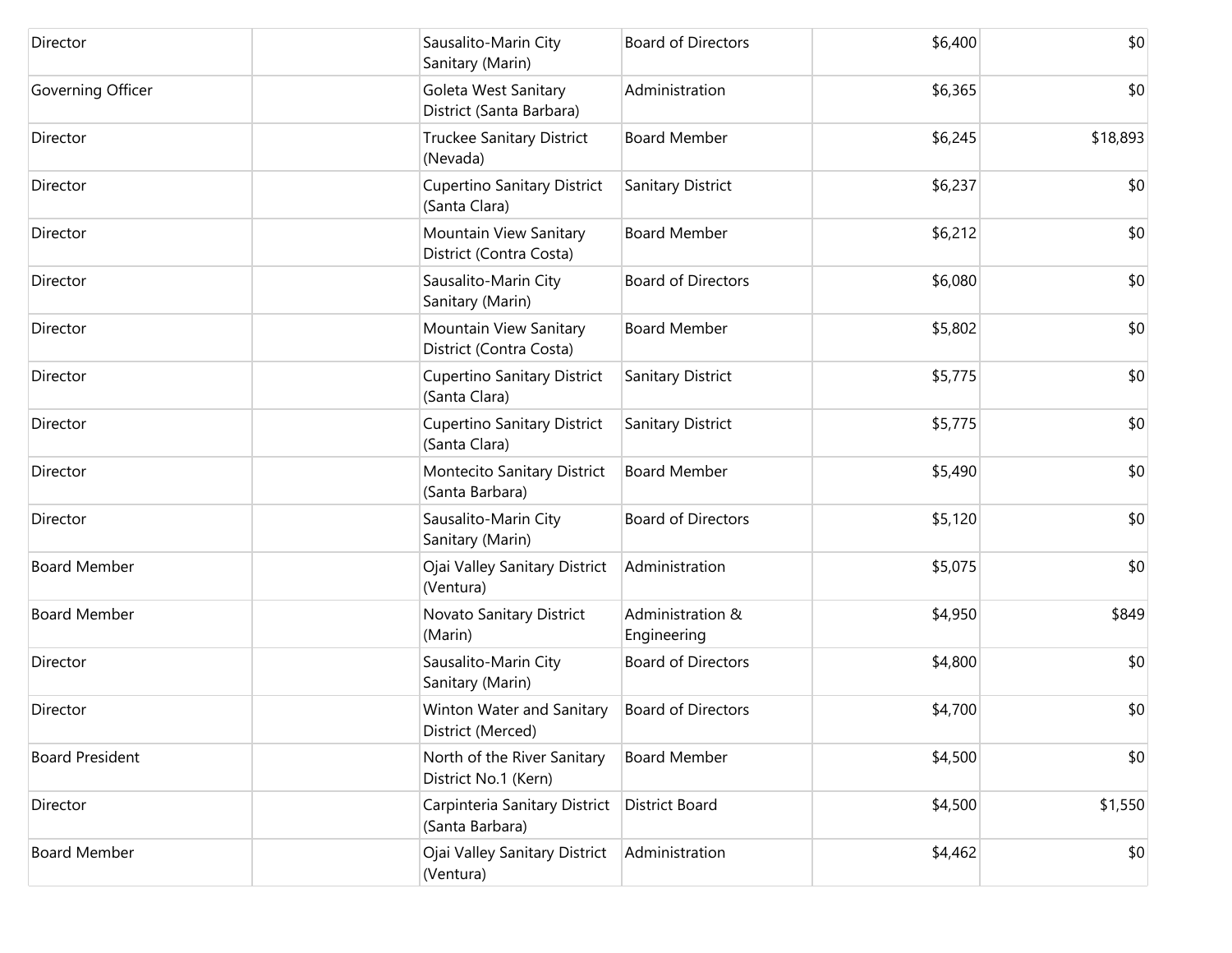| Director              | <b>Truckee Sanitary District</b><br>(Nevada)      | <b>Board Member</b>       | \$4,345 | \$24,614 |
|-----------------------|---------------------------------------------------|---------------------------|---------|----------|
| Director              | Montecito Sanitary District<br>(Santa Barbara)    | <b>Board Member</b>       | \$4,310 | \$0      |
| Director              | Montecito Sanitary District<br>(Santa Barbara)    | <b>Board Member</b>       | \$4,269 | \$0      |
| Director              | Winton Water and Sanitary<br>District (Merced)    | <b>Board of Directors</b> | \$4,200 | \$0      |
| <b>Board Member</b>   | Ojai Valley Sanitary District<br>(Ventura)        | Administration            | \$4,025 | \$0      |
| Director              | <b>Stege Sanitary District</b><br>(Contra Costa)  | <b>Board Members</b>      | \$4,025 | \$0      |
| <b>Board Member</b>   | Ojai Valley Sanitary District<br>(Ventura)        | Administration            | \$3,937 | \$0      |
| Director              | <b>Stege Sanitary District</b><br>(Contra Costa)  | <b>Board Members</b>      | \$3,825 | \$0      |
| President             | <b>Stege Sanitary District</b><br>(Contra Costa)  | <b>Board Members</b>      | \$3,825 | \$0      |
| <b>Board Member</b>   | Ojai Valley Sanitary District<br>(Ventura)        | Administration            | \$3,762 | \$0      |
| Director              | <b>Stege Sanitary District</b><br>(Contra Costa)  | <b>Board Members</b>      | \$3,625 | \$0      |
| <b>Vice President</b> | <b>Stege Sanitary District</b><br>(Contra Costa)  | <b>Board Members</b>      | \$3,625 | \$0      |
| Director              | Montecito Sanitary District<br>(Santa Barbara)    | <b>Board Member</b>       | \$3,553 | \$0      |
| Director              | Carmel Area Wastewater<br>Agency (Monterey)       | Board                     | \$3,450 | \$5,628  |
| Director              | Mountain View Sanitary<br>District (Contra Costa) | <b>Board Member</b>       | \$3,331 | \$0      |
| Director              | Carmel Area Wastewater<br>Agency (Monterey)       | Board                     | \$3,300 | \$0      |
| <b>Board Member</b>   | Ojai Valley Sanitary District<br>(Ventura)        | Administration            | \$3,237 | \$0      |
| <b>Board Member</b>   | Ojai Valley Sanitary District<br>(Ventura)        | Administration            | \$3,237 | \$0      |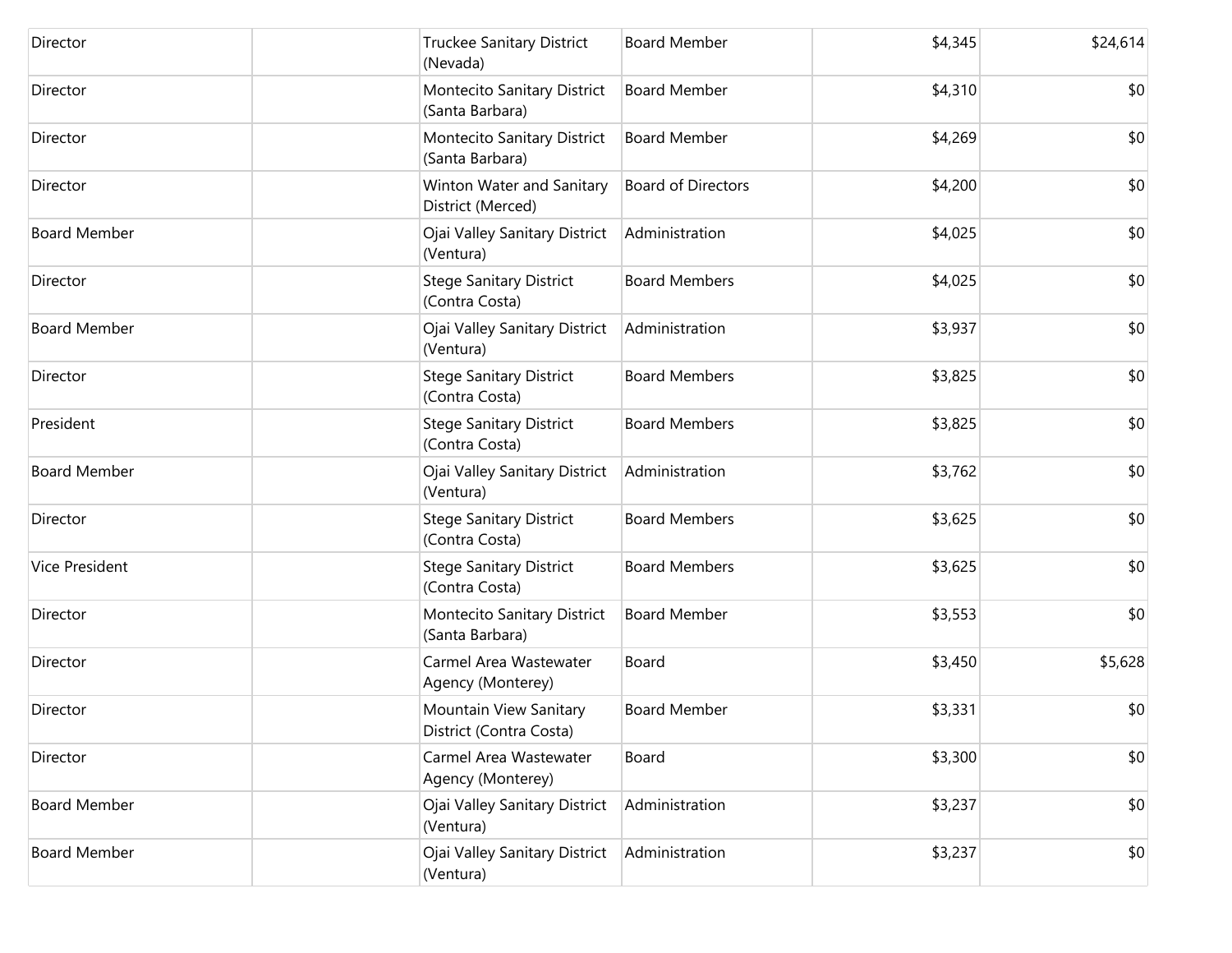| Director                         | Winton Water and Sanitary<br>District (Merced)        | <b>Board of Directors</b> | \$3,200 | \$0      |
|----------------------------------|-------------------------------------------------------|---------------------------|---------|----------|
| <b>Board Member</b>              | <b>West Bay Sanitary District</b><br>(San Mateo)      | <b>Board Member</b>       | \$3,196 | \$0      |
| Director                         | Montecito Sanitary District<br>(Santa Barbara)        | <b>Board Member</b>       | \$3,194 | \$0      |
| Director                         | Truckee Sanitary District<br>(Nevada)                 | <b>Board Member</b>       | \$3,170 | \$10,295 |
| Director                         | Mountain View Sanitary<br>District (Contra Costa)     | <b>Board Member</b>       | \$3,116 | \$17,147 |
| Director                         | Cayucos Sanitary District<br>(San Luis Obispo)        | Governing Body            | \$2,950 | \$0      |
| Director                         | Carmel Area Wastewater<br>Agency (Monterey)           | Board                     | \$2,900 | \$339    |
| Director                         | Goleta Sanitary District<br>(Santa Barbara)           | Board                     | \$2,763 | \$0      |
| Director                         | Carmel Area Wastewater<br>Agency (Monterey)           | Board                     | \$2,700 | \$2,975  |
| Director                         | Winton Water and Sanitary<br>District (Merced)        | <b>Board of Directors</b> | \$2,600 | \$0      |
| Director                         | Winton Water and Sanitary<br>District (Merced)        | <b>Board of Directors</b> | \$2,600 | \$0      |
| Director                         | Salida Sanitary District<br>(Stanislaus)              | Administration            | \$2,500 | \$0      |
| Director                         | <b>Bayshore Sanitary District</b><br>(San Mateo)      | Governing Board           | \$2,470 | \$0      |
| Director                         | Carpinteria Sanitary District<br>(Santa Barbara)      | <b>District Board</b>     | \$2,450 | \$3,561  |
| Director                         | <b>Saticoy Sanitary District</b><br>(Ventura)         | Board                     | \$2,382 | \$182    |
| <b>Publicly Elected Director</b> | Ironhouse Sanitary District<br>(Contra Costa)         | <b>Board Member</b>       | \$2,380 | \$8,966  |
| <b>Board President</b>           | <b>Cayucos Sanitary District</b><br>(San Luis Obispo) | Governing Body            | \$2,300 | \$0      |
| Director                         | <b>Bayshore Sanitary District</b><br>(San Mateo)      | Governing Board           | \$2,280 | \$0      |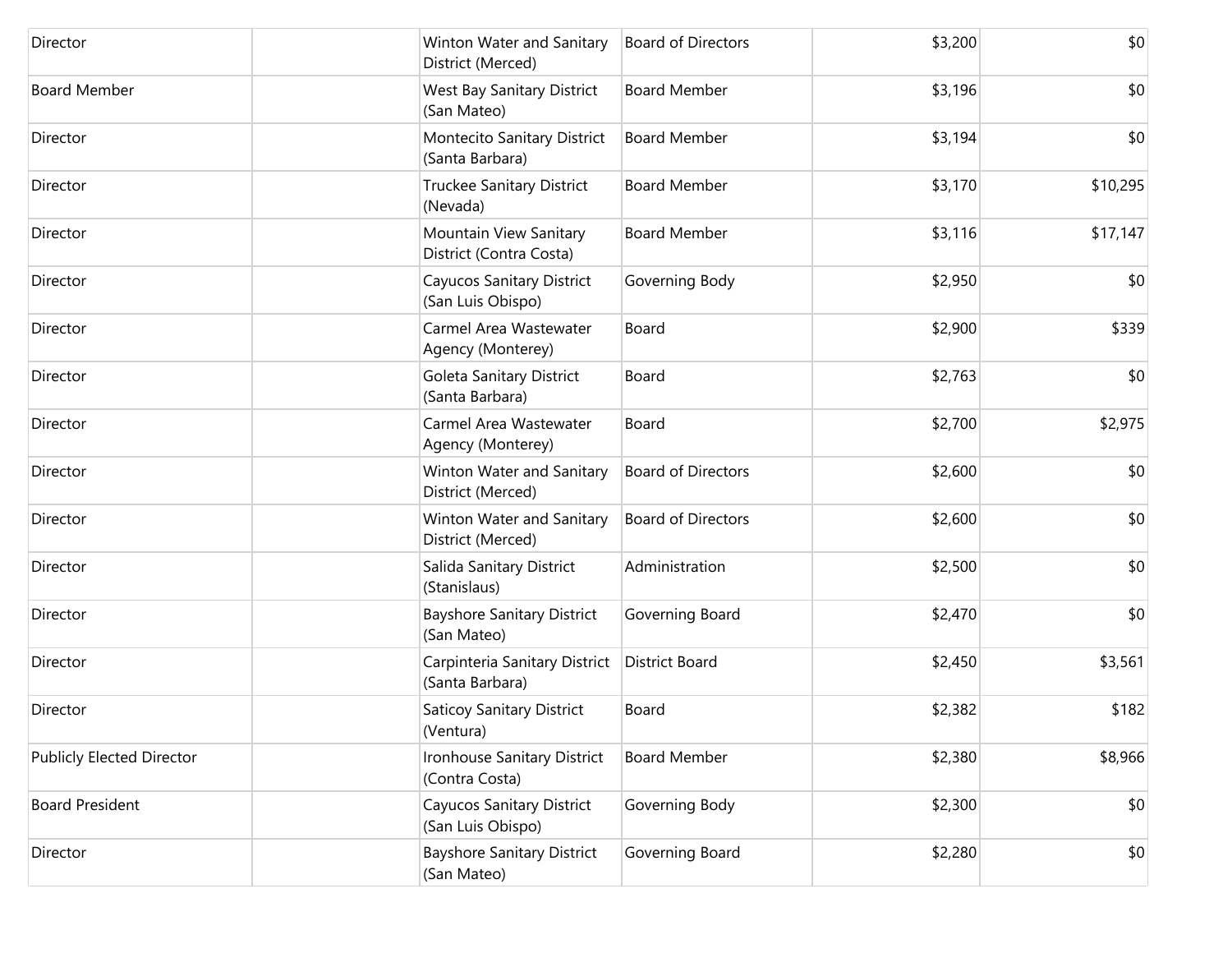| Director                    | <b>Bayshore Sanitary District</b><br>(San Mateo)       | Governing Board           | \$2,280 | \$0     |
|-----------------------------|--------------------------------------------------------|---------------------------|---------|---------|
| <b>Board Member</b>         | Country Club Sanitary<br>District (San Joaquin)        | Sanitary District         | \$2,125 | \$0     |
| Director                    | <b>Burbank Sanitary District</b><br>(Santa Clara)      | Sanitary District         | \$2,079 | \$0     |
| Director                    | <b>Burbank Sanitary District</b><br>(Santa Clara)      | Sanitary District         | \$2,079 | \$0     |
| Director                    | <b>Burbank Sanitary District</b><br>(Santa Clara)      | Sanitary District         | \$2,079 | \$0     |
| <b>Board Director</b>       | North of the River Sanitary<br>District No.1 (Kern)    | <b>Board Member</b>       | \$2,000 | \$0     |
| Director                    | Truckee Sanitary District<br>(Nevada)                  | <b>Board Member</b>       | \$1,955 | \$6,813 |
| Director                    | <b>Summerland Sanitary</b><br>District (Santa Barbara) | <b>Board Of Directors</b> | \$1,925 | \$0     |
| Director                    | Summerland Sanitary<br>District (Santa Barbara)        | <b>Board Of Directors</b> | \$1,925 | \$0     |
| Director                    | <b>Bayshore Sanitary District</b><br>(San Mateo)       | Governing Board           | \$1,900 | \$0     |
| Director                    | Bayshore Sanitary District<br>(San Mateo)              | Governing Board           | \$1,900 | \$0     |
| Director                    | Cayucos Sanitary District<br>(San Luis Obispo)         | Governing Body            | \$1,900 | \$0     |
| President                   | Sunset Beach Sanitary<br>District (Orange)             | <b>Board of Directors</b> | \$1,860 | \$0     |
| Director                    | <b>Saticoy Sanitary District</b><br>(Ventura)          | Board                     | \$1,841 | \$141   |
| <b>Board Of Directors</b>   | Oro Loma Sanitary District<br>(Alameda)                | <b>Elected Officials</b>  | \$1,820 | \$3,840 |
| <b>Board Director</b>       | North of the River Sanitary<br>District No.1 (Kern)    | <b>Board Member</b>       | \$1,800 | \$0     |
| <b>Board Director</b>       | North of the River Sanitary<br>District No.1 (Kern)    | <b>Board Member</b>       | \$1,800 | \$0     |
| <b>Board Vice-President</b> | Cayucos Sanitary District<br>(San Luis Obispo)         | Governing Body            | \$1,800 | \$0     |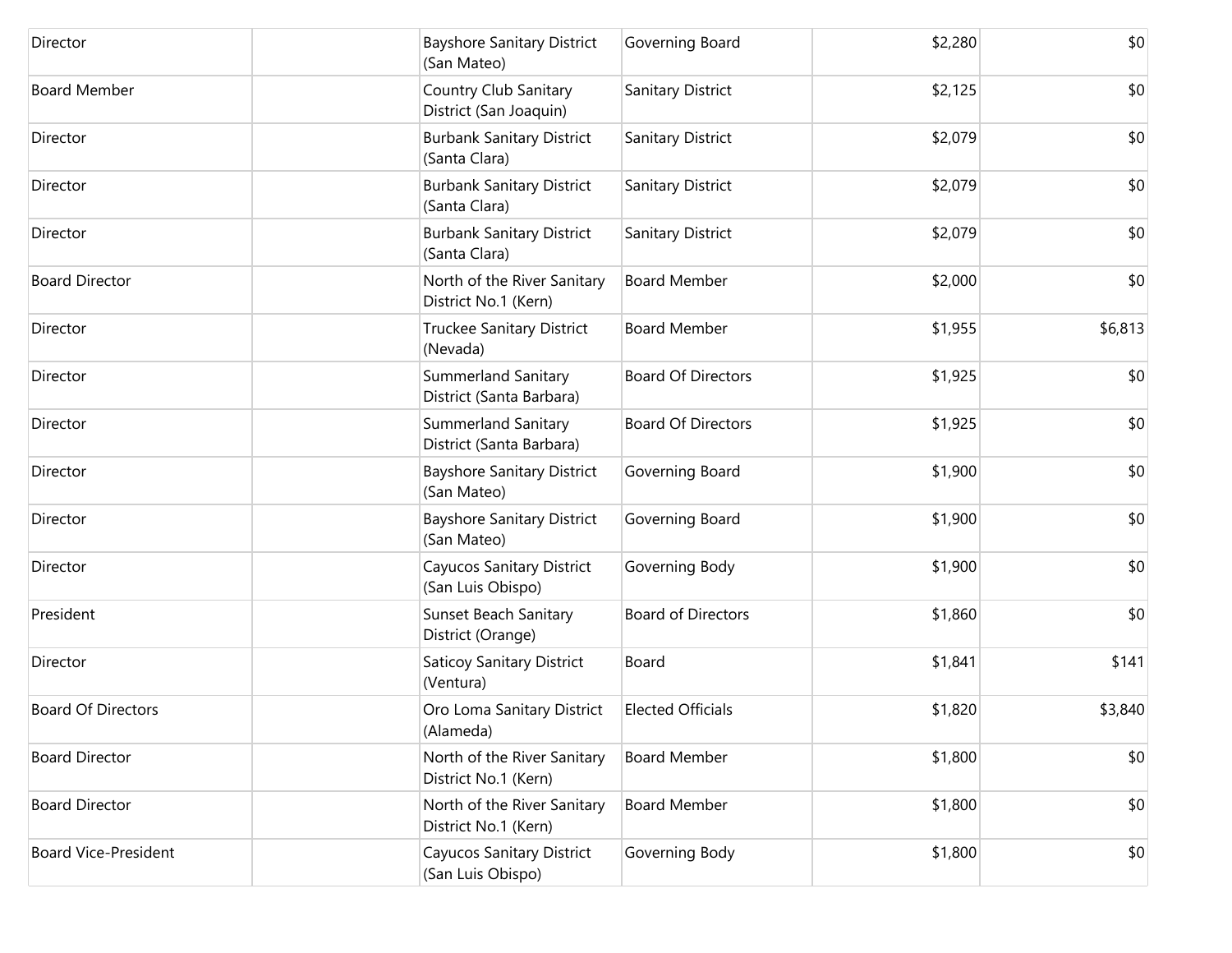| Director                      | Montara Sanitary District<br>(San Mateo)                           | <b>Board Member</b>       | \$1,800 | \$0     |
|-------------------------------|--------------------------------------------------------------------|---------------------------|---------|---------|
| Director                      | Summerland Sanitary<br>District (Santa Barbara)                    | <b>Board Of Directors</b> | \$1,800 | \$0     |
| Director                      | Jamestown Sanitary District<br>(Tuolumne)                          | <b>Board Member</b>       | \$1,760 | \$0     |
| Director                      | <b>Cayucos Sanitary District</b><br>(San Luis Obispo)              | Governing Body            | \$1,750 | \$0     |
| Director                      | <b>Burbank Sanitary District</b><br>(Santa Clara)                  | Sanitary District         | \$1,733 | \$0     |
| Director                      | <b>Saticoy Sanitary District</b><br>(Ventura)                      | Board                     | \$1,733 | \$133   |
| Director                      | Montara Sanitary District<br>(San Mateo)                           | <b>Board Member</b>       | \$1,650 | \$0     |
| Director                      | Montara Sanitary District<br>(San Mateo)                           | <b>Board Member</b>       | \$1,650 | \$0     |
| <b>Special District Board</b> | Salsipuedes Sanitary District Salsipuedes Sanitary<br>(Santa Cruz) | District                  | \$1,650 | \$0     |
| Director                      | Alto Sanitary District (Marin) Governing Body                      |                           | \$1,625 | \$0     |
| <b>Board Director</b>         | North of the River Sanitary<br>District No.1 (Kern)                | <b>Board Member</b>       | \$1,600 | \$0     |
| Director                      | Carpinteria Sanitary District<br>(Santa Barbara)                   | <b>District Board</b>     | \$1,600 | \$4,118 |
| Director                      | Montara Sanitary District<br>(San Mateo)                           | <b>Board Member</b>       | \$1,575 | \$0     |
| Director                      | Summerland Sanitary<br>District (Santa Barbara)                    | <b>Board Of Directors</b> | \$1,525 | \$0     |
| Director                      | Summerland Sanitary<br>District (Santa Barbara)                    | <b>Board Of Directors</b> | \$1,525 | \$0     |
| Director                      | Alto Sanitary District (Marin) Governing Body                      |                           | \$1,500 | \$0     |
| Director                      | Carpinteria Sanitary District<br>(Santa Barbara)                   | <b>District Board</b>     | \$1,500 | \$1,273 |
| Director                      | Homestead Valley Sanitary<br>District (Marin)                      | <b>Elected Official</b>   | \$1,500 | \$0     |
| Director                      | <b>Saticoy Sanitary District</b><br>(Ventura)                      | Board                     | \$1,494 | \$114   |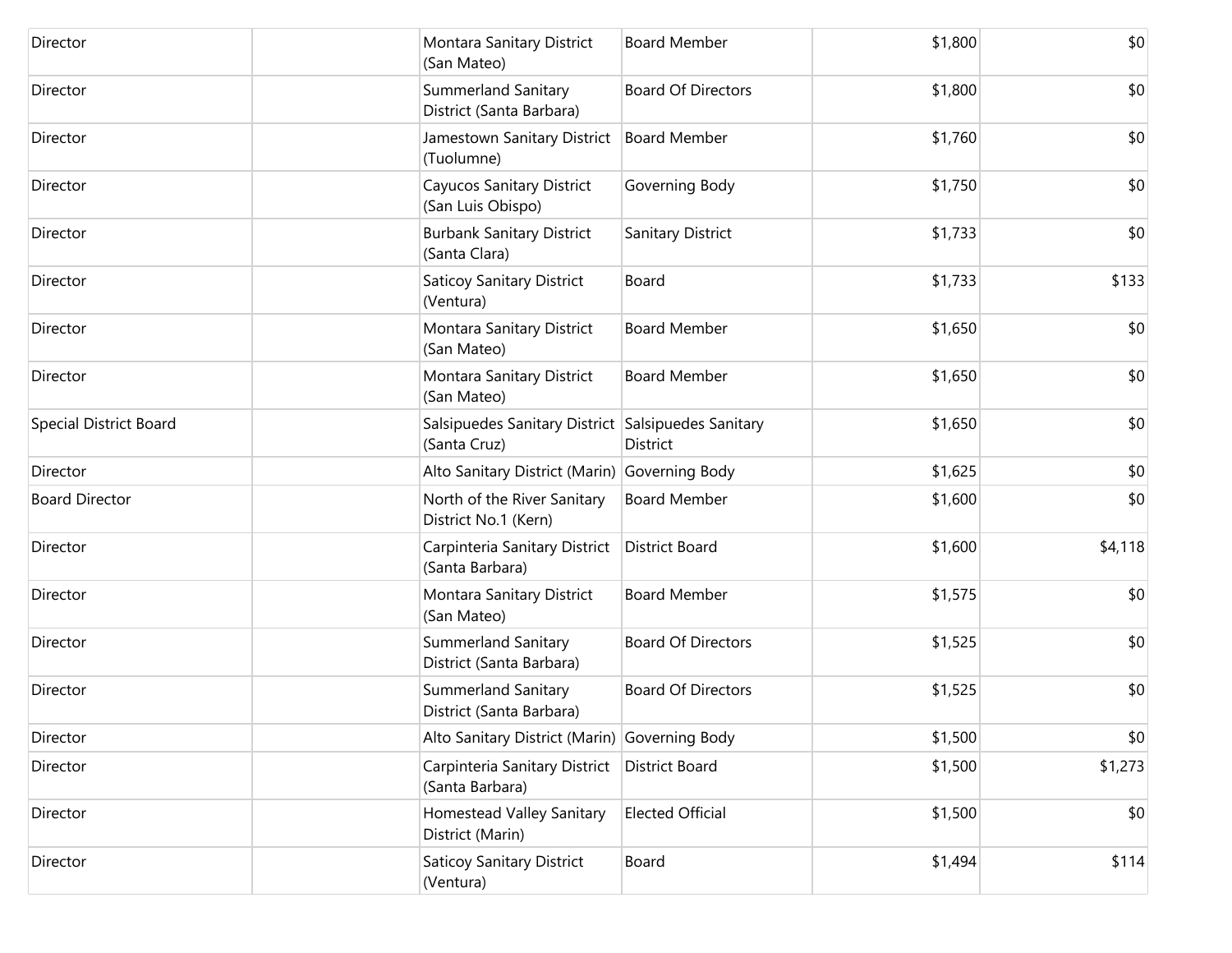| <b>Board Member</b>           | Country Club Sanitary<br>District (San Joaquin)                    | <b>Sanitary District</b>  | \$1,475 | \$0     |
|-------------------------------|--------------------------------------------------------------------|---------------------------|---------|---------|
| <b>Board Member</b>           | Country Club Sanitary<br>District (San Joaquin)                    | <b>Sanitary District</b>  | \$1,475 | \$0     |
| Director                      | Alto Sanitary District (Marin)                                     | Governing Body            | \$1,400 | \$0     |
| Director                      | <b>Burbank Sanitary District</b><br>(Santa Clara)                  | Sanitary District         | \$1,386 | \$0     |
| <b>Board Member</b>           | Country Club Sanitary<br>District (San Joaquin)                    | <b>Sanitary District</b>  | \$1,375 | \$0     |
| <b>Board Member</b>           | Country Club Sanitary<br>District (San Joaquin)                    | <b>Sanitary District</b>  | \$1,375 | \$0     |
| Director                      | Homestead Valley Sanitary<br>District (Marin)                      | <b>Elected Official</b>   | \$1,375 | \$0     |
| Director                      | Carpinteria Sanitary District<br>(Santa Barbara)                   | <b>District Board</b>     | \$1,350 | \$2,709 |
| Director                      | Jamestown Sanitary District<br>(Tuolumne)                          | <b>Board Member</b>       | \$1,320 | \$0     |
| Director                      | Jamestown Sanitary District<br>(Tuolumne)                          | <b>Board Member</b>       | \$1,320 | \$0     |
| Director                      | Jamestown Sanitary District<br>(Tuolumne)                          | <b>Board Member</b>       | \$1,320 | \$0     |
| Secretary                     | Sunset Beach Sanitary<br>District (Orange)                         | <b>Board of Directors</b> | \$1,300 | \$0     |
| Treasurer                     | Sunset Beach Sanitary<br>District (Orange)                         | <b>Board of Directors</b> | \$1,300 | \$0     |
| Director                      | <b>Saticoy Sanitary District</b><br>(Ventura)                      | Board                     | \$1,299 | \$99    |
| Chair                         | Montara Sanitary District<br>(San Mateo)                           | <b>Board Member</b>       | \$1,275 | \$0     |
| <b>Special District Board</b> | Salsipuedes Sanitary District Salsipuedes Sanitary<br>(Santa Cruz) | District                  | \$1,250 | \$0     |
| Director                      | Happy Camp Sanitary<br>District (Siskiyou)                         | <b>Board Member</b>       | \$1,200 | \$0     |
| Director                      | Happy Camp Sanitary<br>District (Siskiyou)                         | <b>Board Member</b>       | \$1,200 | \$0     |
| Director                      | Salida Sanitary District<br>(Stanislaus)                           | Administration            | \$1,200 | \$0     |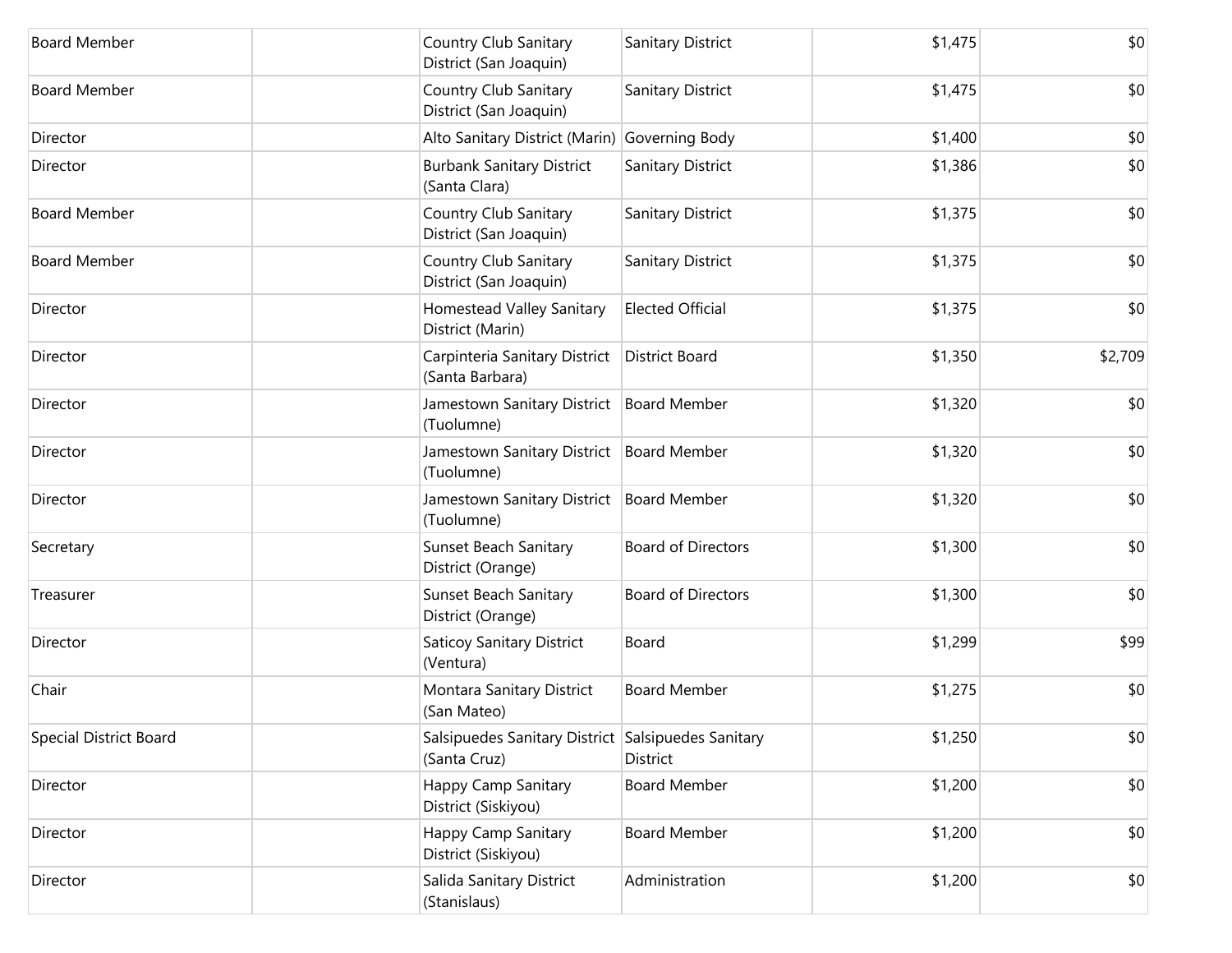| Director                      | Salida Sanitary District<br>(Stanislaus)                           | Administration            | \$1,200 | \$0 |
|-------------------------------|--------------------------------------------------------------------|---------------------------|---------|-----|
| Director                      | Sunset Beach Sanitary<br>District (Orange)                         | <b>Board of Directors</b> | \$1,200 | \$0 |
| Director                      | Weaverville Sanitary District Board Member<br>(Trinity)            |                           | \$1,200 | \$0 |
| President                     | Weaverville Sanitary District Board Member<br>(Trinity)            |                           | \$1,200 | \$0 |
| Secretary                     | Weaverville Sanitary District   Board Member<br>(Trinity)          |                           | \$1,200 | \$0 |
| <b>Special District Board</b> | Salsipuedes Sanitary District Salsipuedes Sanitary<br>(Santa Cruz) | District                  | \$1,200 | \$0 |
| <b>Special District Board</b> | Salsipuedes Sanitary District Salsipuedes Sanitary<br>(Santa Cruz) | <b>District</b>           | \$1,200 | \$0 |
| Director                      | Alto Sanitary District (Marin) Governing Body                      |                           | \$1,100 | \$0 |
| Director                      | Happy Camp Sanitary<br>District (Siskiyou)                         | <b>Board Member</b>       | \$1,100 | \$0 |
| Director                      | Happy Camp Sanitary<br>District (Siskiyou)                         | <b>Board Member</b>       | \$1,100 | \$0 |
| Director                      | Homestead Valley Sanitary<br>District (Marin)                      | <b>Elected Official</b>   | \$1,100 | \$0 |
| Director                      | Niland Sanitary District<br>(Imperial)                             | Admin.                    | \$1,100 | \$0 |
| Director                      | Niland Sanitary District<br>(Imperial)                             | Admin.                    | \$1,100 | \$0 |
| Director                      | Salida Sanitary District<br>(Stanislaus)                           | Administration            | \$1,100 | \$0 |
| Director                      | Salida Sanitary District<br>(Stanislaus)                           | Administration            | \$1,100 | \$0 |
| Director                      | Weaverville Sanitary District Board Member<br>(Trinity)            |                           | \$1,100 | \$0 |
| Director                      | Weaverville Sanitary District Board Member<br>(Trinity)            |                           | \$1,100 | \$0 |
| Director                      | Alto Sanitary District (Marin) Governing Body                      |                           | \$1,000 | \$0 |
| Director                      | Happy Camp Sanitary<br>District (Siskiyou)                         | <b>Board Member</b>       | \$1,000 | \$0 |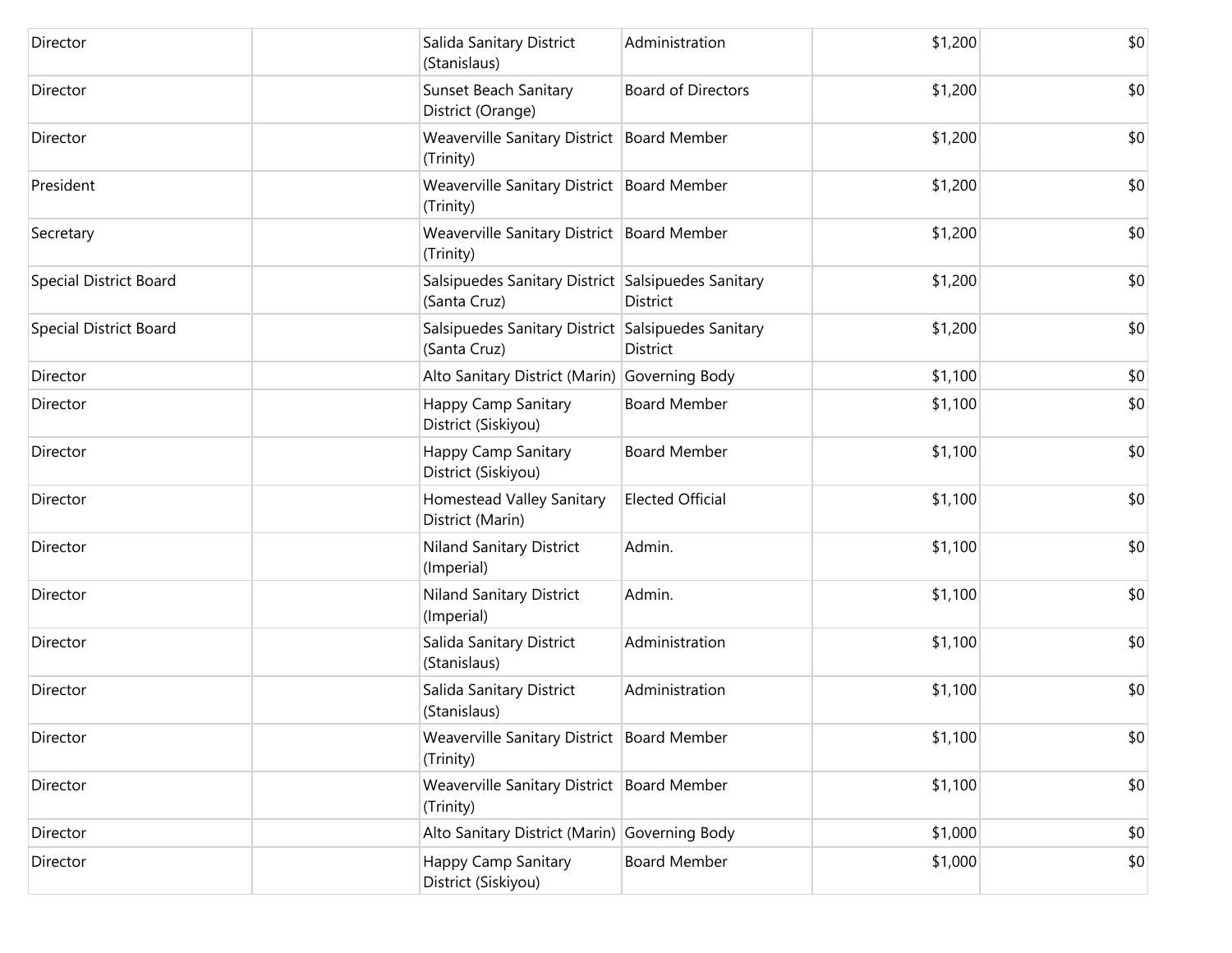| Director                      | Homestead Valley Sanitary<br>District (Marin)                      | <b>Elected Official</b>   | \$1,000 | \$0     |
|-------------------------------|--------------------------------------------------------------------|---------------------------|---------|---------|
| Director                      | Truckee Sanitary District<br>(Nevada)                              | <b>Board Member</b>       | \$1,000 | \$3,006 |
| <b>Special District Board</b> | Salsipuedes Sanitary District Salsipuedes Sanitary<br>(Santa Cruz) | District                  | \$1,000 | \$0     |
| Director                      | Jamestown Sanitary District<br>(Tuolumne)                          | <b>Board Member</b>       | \$990   | \$0     |
| Director                      | Carmel Area Wastewater<br>Agency (Monterey)                        | Board                     | \$900   | \$140   |
| Director                      | Carmel Area Wastewater<br>Agency (Monterey)                        | Board                     | \$900   | \$905   |
| Director                      | Niland Sanitary District<br>(Imperial)                             | Admin.                    | \$900   | \$0     |
| Director                      | Niland Sanitary District<br>(Imperial)                             | Admin.                    | \$900   | \$0     |
| Director                      | <b>Byron Sanitary District</b><br>(Contra Costa)                   | Administration            | \$800   | \$0     |
| Director                      | <b>Byron Sanitary District</b><br>(Contra Costa)                   | Administration            | \$750   | \$0     |
| Director                      | Niland Sanitary District<br>(Imperial)                             | Admin.                    | \$700   | \$0     |
| Director                      | <b>Byron Sanitary District</b><br>(Contra Costa)                   | Administration            | \$600   | \$0     |
| Director                      | <b>Sunset Beach Sanitary</b><br>District (Orange)                  | <b>Board of Directors</b> | \$600   | \$0     |
| Director                      | San Andreas Sanitary<br>District (Calaveras)                       | <b>Board Director</b>     | \$520   | \$0     |
| Director                      | San Andreas Sanitary<br>District (Calaveras)                       | <b>Board Director</b>     | \$520   | \$1,422 |
| Director                      | San Andreas Sanitary<br>District (Calaveras)                       | <b>Board Director</b>     | \$480   | \$1,422 |
| Director                      | San Andreas Sanitary<br>District (Calaveras)                       | <b>Board Director</b>     | \$440   | \$817   |
| Director                      | San Andreas Sanitary<br>District (Calaveras)                       | <b>Board Director</b>     | \$400   | \$817   |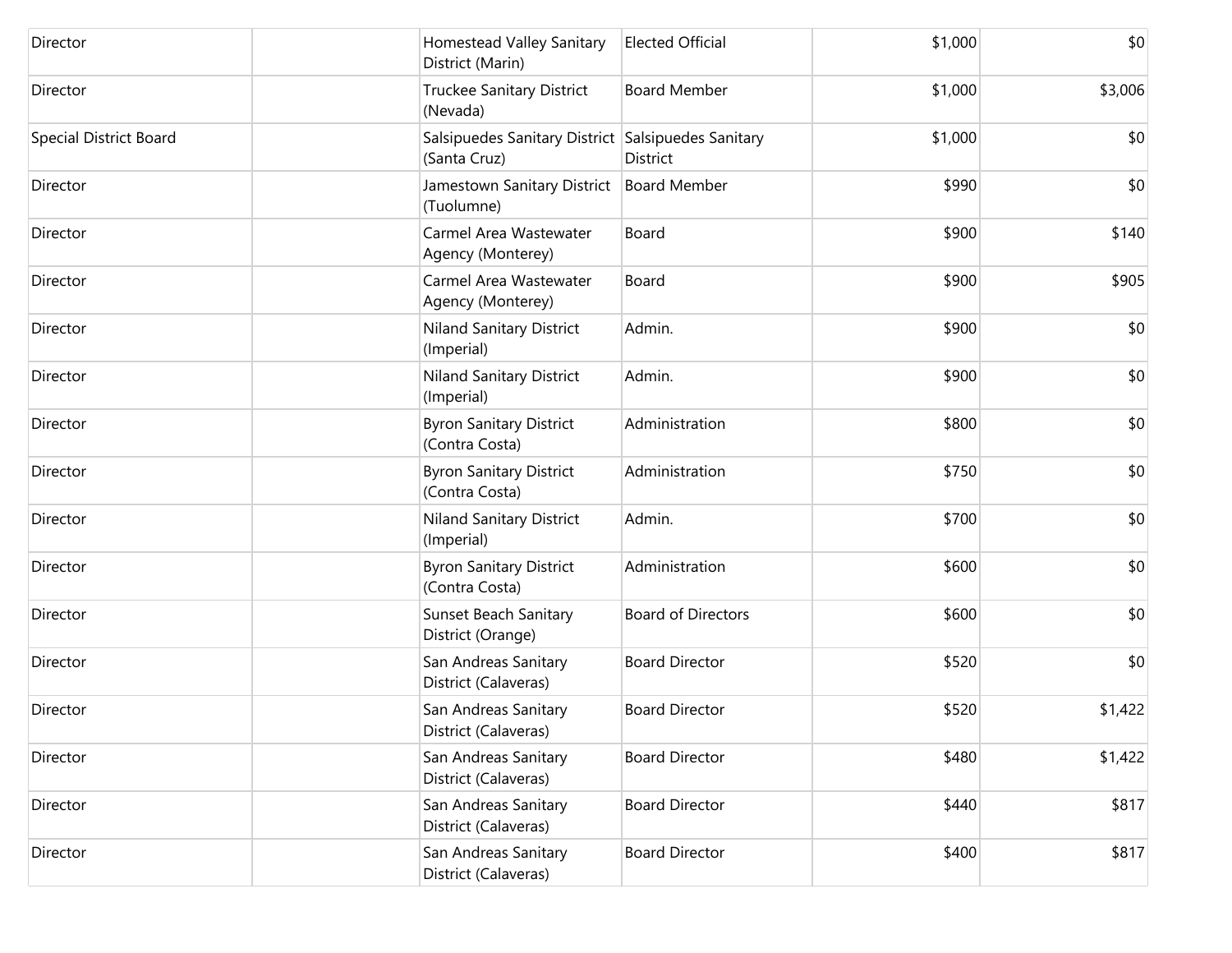| <b>Board Member</b>              | <b>West Bay Sanitary District</b><br>(San Mateo)      | <b>Board Member</b>         | \$376 | \$0 |
|----------------------------------|-------------------------------------------------------|-----------------------------|-------|-----|
| Director                         | <b>Byron Sanitary District</b><br>(Contra Costa)      | Administration              | \$300 | \$0 |
| Board                            | <b>Empire Sanitary District</b><br>(Stanislaus)       | Administration              | \$250 | \$0 |
| <b>Publicly Elected Director</b> | Ironhouse Sanitary District<br>(Contra Costa)         | <b>Board Member</b>         | \$170 | \$0 |
| Director                         | <b>Byron Sanitary District</b><br>(Contra Costa)      | Administration              | \$150 | \$0 |
| Director                         | Alto Sanitary District (Marin) Governing Body         |                             | \$100 | \$0 |
| Director                         | Alto Sanitary District (Marin) Governing Body         |                             | \$100 | \$0 |
| Director                         | Homestead Valley Sanitary<br>District (Marin)         | <b>Elected Official</b>     | \$100 | \$0 |
| Director                         | Susanville Consolidated<br>Sanitary District (Lassen) | <b>Board President</b>      | \$75  | \$0 |
| Director                         | Susanville Consolidated<br>Sanitary District (Lassen) | <b>Board Vice President</b> | \$75  | \$0 |
| Director                         | Susanville Consolidated<br>Sanitary District (Lassen) | Director                    | \$75  | \$0 |
| Director                         | Susanville Consolidated<br>Sanitary District (Lassen) | Director                    | \$75  | \$0 |
| Director                         | Susanville Consolidated<br>Sanitary District (Lassen) | Director                    | \$75  | \$0 |
| Board                            | <b>Empire Sanitary District</b><br>(Stanislaus)       | Administration              | \$0   | \$0 |
| Board                            | <b>Empire Sanitary District</b><br>(Stanislaus)       | Administration              | \$0   | \$0 |
| <b>Board Chair</b>               | <b>Almonte Sanitary District</b><br>(Marin)           | <b>Board Member</b>         | \$0   | \$0 |
| <b>Board Member</b>              | Lemon Cove Sanitary<br>District (Tulare)              | Board                       | \$0   | \$0 |
| <b>Board Member</b>              | Lemon Cove Sanitary<br>District (Tulare)              | Board                       | \$0   | \$0 |
| <b>Board Member</b>              | Lemon Cove Sanitary<br>District (Tulare)              | Board                       | \$0   | \$0 |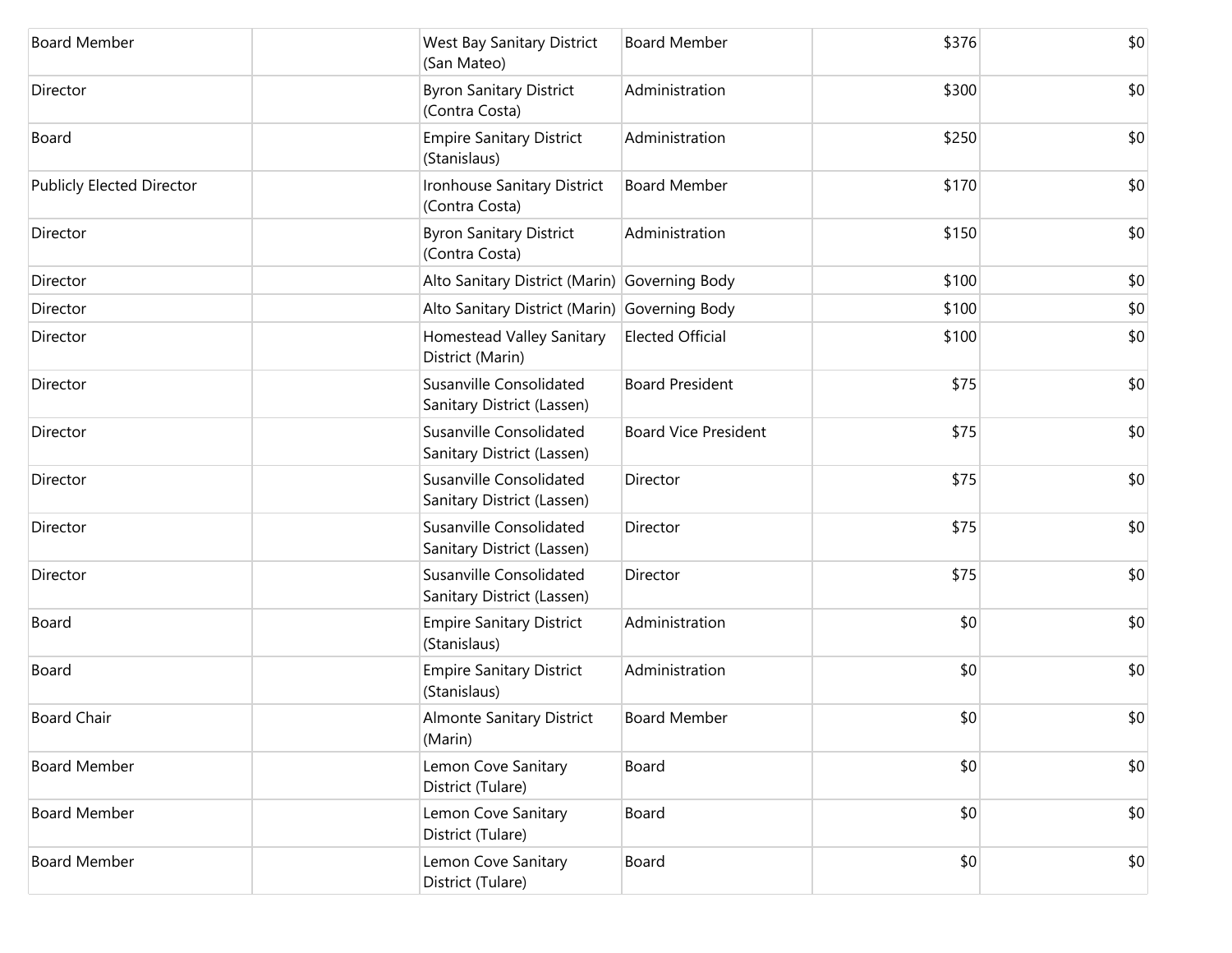| <b>Board Member</b>       | Lemon Cove Sanitary<br>District (Tulare)        | Board               | \$0 | \$0     |
|---------------------------|-------------------------------------------------|---------------------|-----|---------|
| <b>Board Member</b>       | Lemon Cove Sanitary<br>District (Tulare)        | Board               | \$0 | \$0     |
| <b>Board Member</b>       | <b>Valley Sanitary District</b><br>(Riverside)  | <b>Board Member</b> | \$0 | \$0     |
| <b>Board Member</b>       | <b>Valley Sanitary District</b><br>(Riverside)  | <b>Board Member</b> | \$0 | \$341   |
| <b>Board Member</b>       | <b>Valley Sanitary District</b><br>(Riverside)  | <b>Board Member</b> | \$0 | \$2,193 |
| <b>Board Member</b>       | <b>Valley Sanitary District</b><br>(Riverside)  | <b>Board Member</b> | \$0 | \$687   |
| <b>Board Member</b>       | <b>Valley Sanitary District</b><br>(Riverside)  | <b>Board Member</b> | \$0 | \$0     |
| Board Secretary/Treasurer | <b>Almonte Sanitary District</b><br>(Marin)     | <b>Board Member</b> | \$0 | \$0     |
| Director                  | Almonte Sanitary District<br>(Marin)            | <b>Board Member</b> | \$0 | \$0     |
| Director                  | Lost Hills Utility District<br>(Kern)           | <b>Board Member</b> | \$0 | \$0     |
| Director                  | Lost Hills Utility District<br>(Kern)           | <b>Board Member</b> | \$0 | \$0     |
| Director                  | Lost Hills Utility District<br>(Kern)           | <b>Board Member</b> | \$0 | \$0     |
| Director                  | Mokelumne Hill Sanitary<br>District (Calaveras) | <b>Board Member</b> | \$0 | \$0     |
| Director                  | Mokelumne Hill Sanitary<br>District (Calaveras) | <b>Board Member</b> | \$0 | \$0     |
| Director                  | Mokelumne Hill Sanitary<br>District (Calaveras) | <b>Board Member</b> | \$0 | \$0     |
| Director                  | Mokelumne Hill Sanitary<br>District (Calaveras) | <b>Board Member</b> | \$0 | \$0     |
| Director                  | Mokelumne Hill Sanitary<br>District (Calaveras) | <b>Board Member</b> | \$0 | \$0     |
| Director                  | Richardson Bay Sanitary<br>District (Marin)     | Governing Body      | \$0 | \$800   |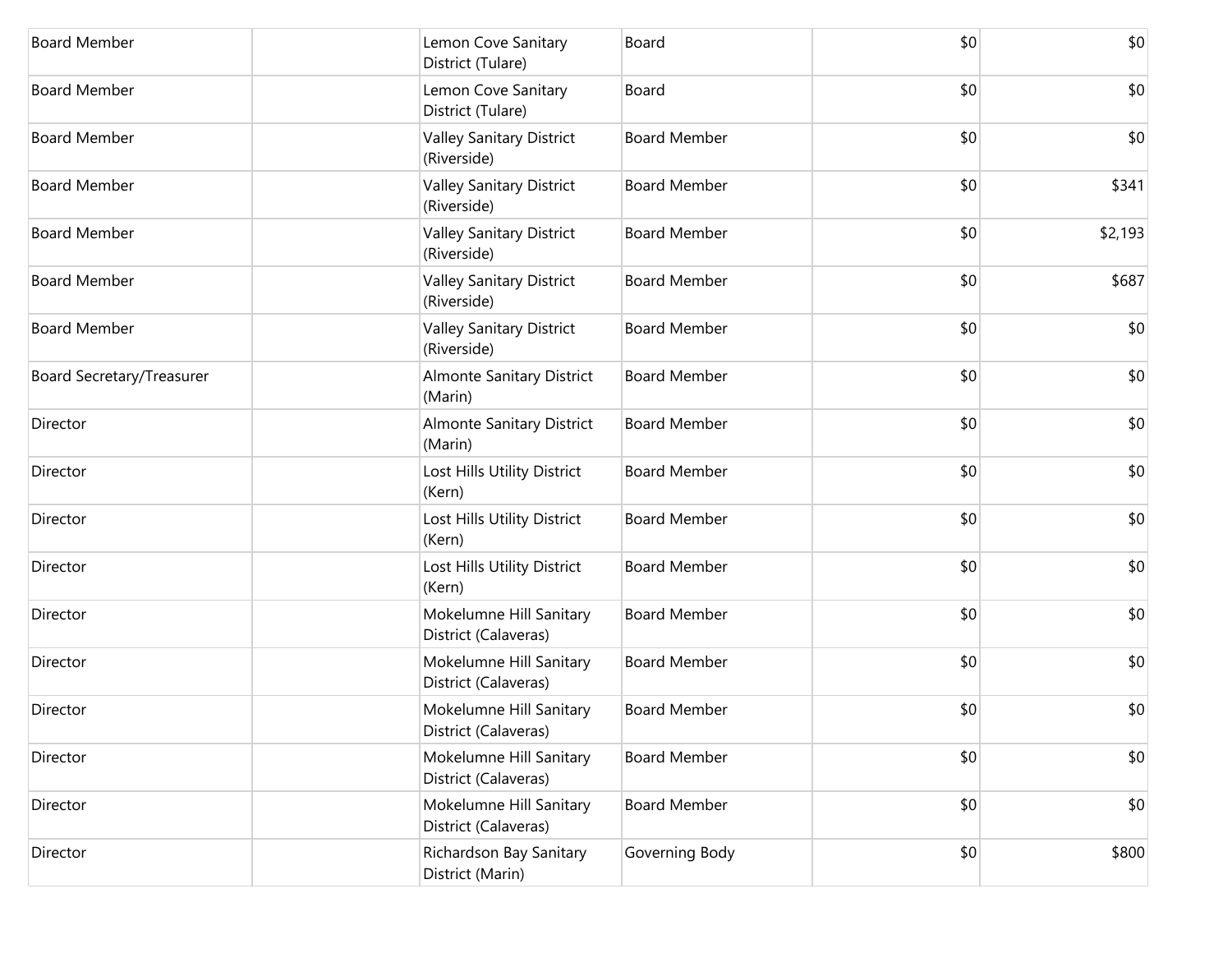| Director  | Richardson Bay Sanitary<br>District (Marin) | Governing Body            | \$0 | \$1,997 |
|-----------|---------------------------------------------|---------------------------|-----|---------|
| Director  | Richardson Bay Sanitary<br>District (Marin) | Governing Body            | \$0 | \$0     |
| Director  | Richardson Bay Sanitary<br>District (Marin) | Governing Body            | \$0 | \$1,997 |
| Director  | Richardson Bay Sanitary<br>District (Marin) | Governing Body            | \$0 | \$0     |
| Director  | Rodeo Sanitary District<br>(Contra Costa)   | <b>Board Members</b>      | \$0 | \$0     |
| Director  | Rodeo Sanitary District<br>(Contra Costa)   | <b>Board Members</b>      | \$0 | \$0     |
| Director  | Rodeo Sanitary District<br>(Contra Costa)   | <b>Board Members</b>      | \$0 | \$0     |
| Director  | Rodeo Sanitary District<br>(Contra Costa)   | <b>Board Members</b>      | \$0 | \$0     |
| Director  | Rodeo Sanitary District<br>(Contra Costa)   | <b>Board Members</b>      | \$0 | \$0     |
| Director  | Sanitary District No. 5<br>(Marin)          | <b>Board Of Directors</b> | \$0 | \$0     |
| Director  | Sanitary District No. 5<br>(Marin)          | <b>Board Of Directors</b> | \$0 | \$0     |
| Member    | Murphys Sanitary District<br>(Calaveras)    | Governing Officer         | \$0 | \$0     |
| President | Lost Hills Utility District<br>(Kern)       | <b>Board Member</b>       | \$0 | \$0     |
| President | Murphys Sanitary District<br>(Calaveras)    | Administration            | \$0 | \$0     |
| President | Richardson Bay Sanitary<br>District (Marin) | Governing Body            | \$0 | \$1,997 |
| President | Sanitary District No. 5<br>(Marin)          | <b>Board Of Directors</b> | \$0 | \$0     |
| Secretary | Murphys Sanitary District<br>(Calaveras)    | Governing Officer         | \$0 | \$0     |
| Secretary | Richardson Bay Sanitary<br>District (Marin) | Governing Body            | \$0 | \$1,997 |